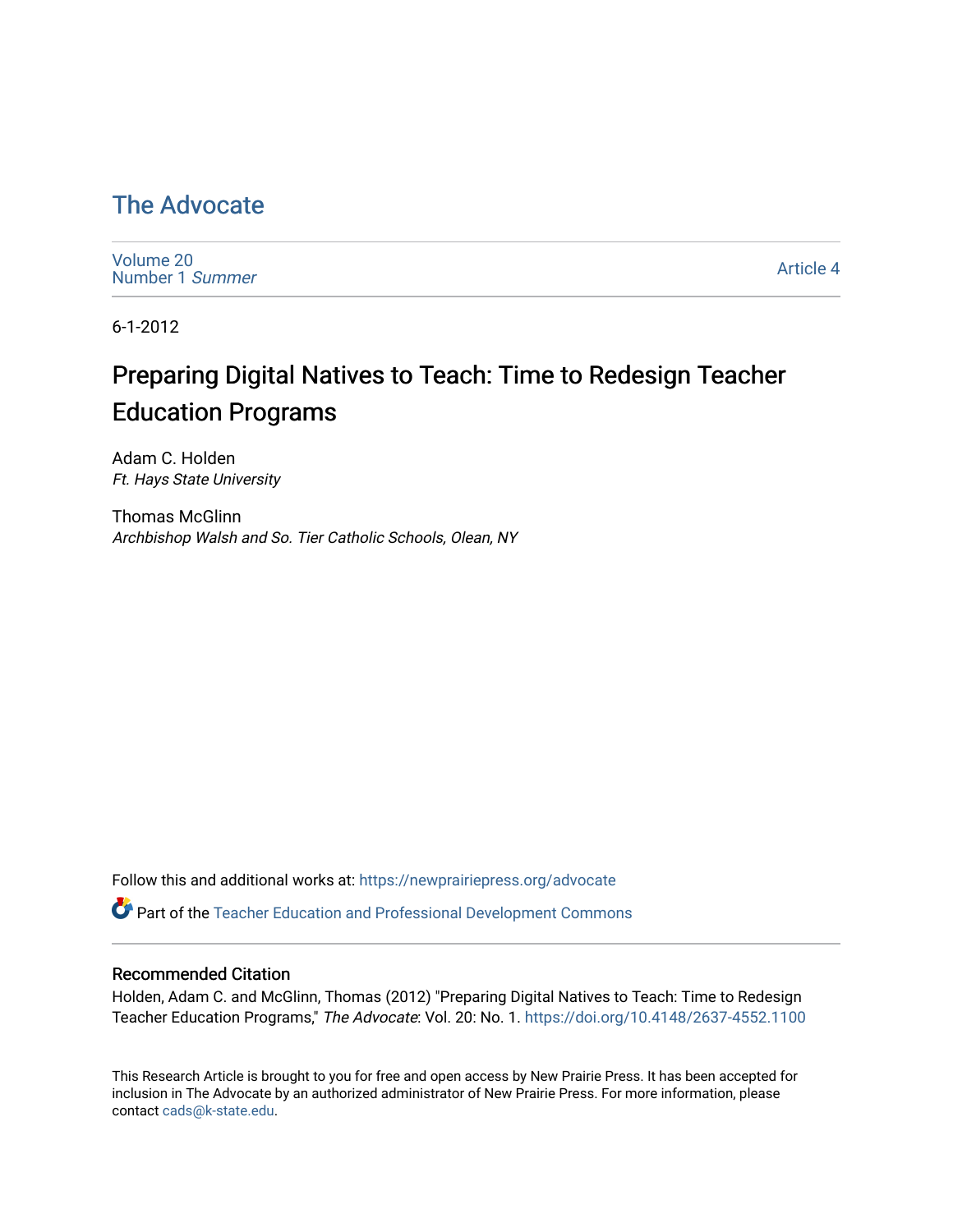## Preparing Digital Natives to Teach: Time to Redesign Teacher Education Programs

#### Abstract

Since the emergence of Marc Prensky's concept of Digital Natives being taught by Digital Immigrants, education's challenge has been to find a way to effectively teach those who have grown up in a net generation. Now that the first of these millenniel students are preparing to become teachers themselves, we have the opportunity, perhaps for the first time, to witness true digital natives teaching their own. This article will examine the paradigm shift required of teacher education programs if they are to prepare this digital teaching generation effectively for the educational challenge that lies ahead of them.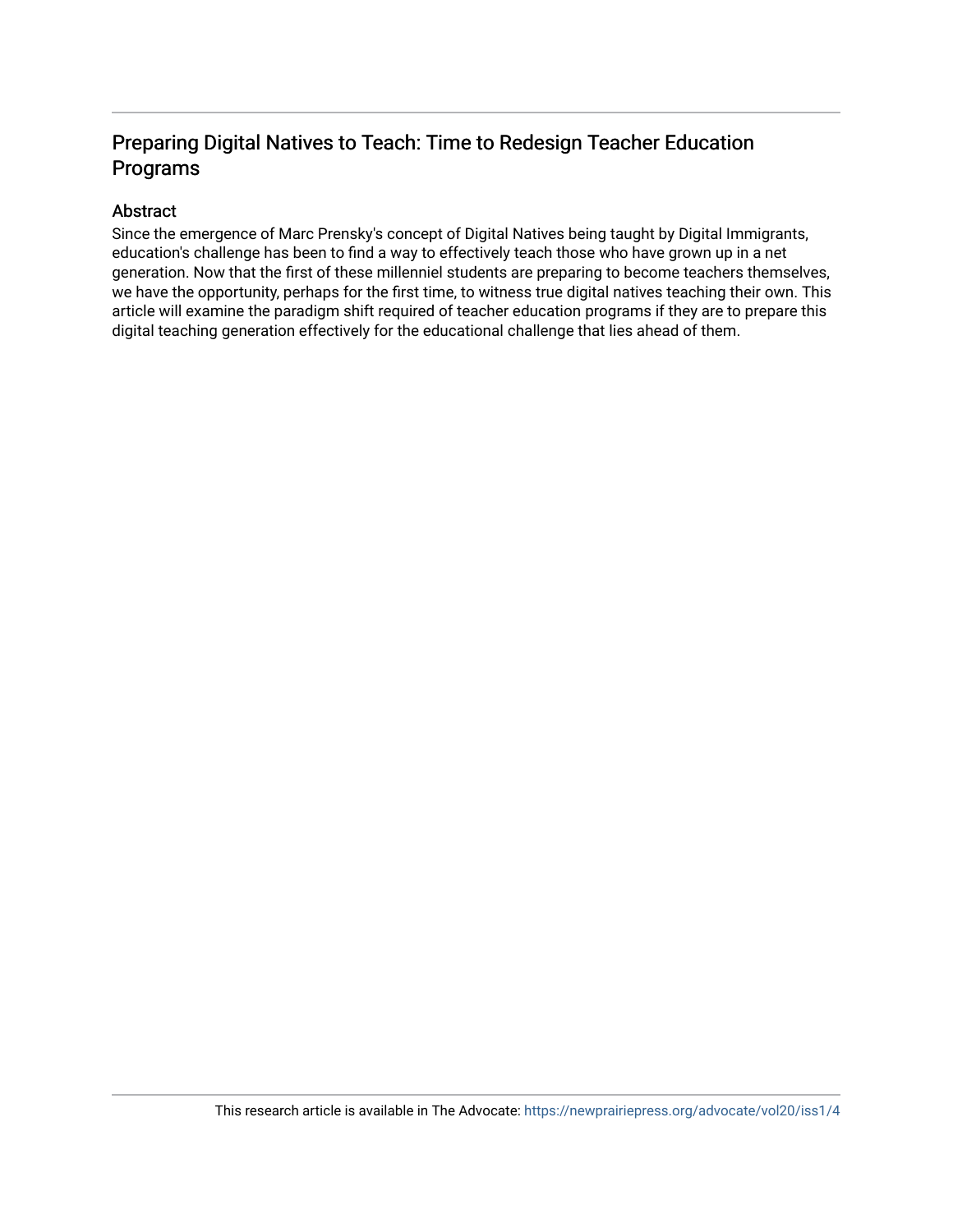### Preparing Digital Natives to Teach: Time to Redesign Teacher **Education Programs**

Adam C. Holden, Ed.D. **Ft. Hays State University Thomas McGlinn, Principal** Archbishop Walsh and So. Tier Catholic Schools, Olean, NY

#### **Abstract**

Since the emergence of Marc Prensky's concept of Digital Natives being taught by Digital Immigrants, education's challenge has been to find a way to effectively teach those who have grown up in a net generation. Now that the first of these millenniel students are preparing to become teachers themselves, we have the opportunity, perhaps for the first time, to witness true digital natives teaching their own. This article will examine the paradigm shift required of teacher education programs if they are to prepare this digital teaching generation effectively for the educational challenge that lies ahead of them.

The paradigm shift required to successfully implement e-learning strategies is not a new concept. Indeed, Marc Prensky first introduced us to the concept of digital natives being taught by digital immigrants over a decade ago now, and yet we remain a nation struggling to come to terms with the educational potential of technology. It is true, that the past ten years has seen a significant integration of hardware into the classroom; the question must be asked however, whether this has been wastefully accomplished by many schools, without predetermined planning or the development of strategic outcomes (somewhat ironic given that these terms serve as the foundation for modern "educational") speak") for its use. Merely, introducing these new technologies into the classroom does little to address the needs of these digital natives in terms of the process of learning – while it might create a welcome instructional environment for them, it does not address the compelling "elephant in the room." Being able to orchestrate a student-centered, technology-rich lesson requires much expertise on the part of the teacher (Mills & Tincher, 2003). How can schools expect to meet the needs of their students, when the teachers charged with the instructional process have never been trained to become skillful in the art of teaching these millennials? This type of challenge is not new to the educational system. In fact, there is both a design and blueprint for implementation in the progress made over the past two decades in the way that schools have approached the teaching of those students who have either special needs, and/or those who do not speak English as their primary language. The emergence of well-qualified and highly skilled teachers into the workplace, capable of excelling in meeting the needs of these students has not happened by accident. It has been through the emergence of strong teacher preparation programs, and the mandate of many districts that teachers be trained in teaching children with exceptional needs including those who require ESOL courses. In fact, buoyed by numerous financial incentives, and in some areas even a higher basic income stream, the system clearly appreciates and rewards those schools and teachers

1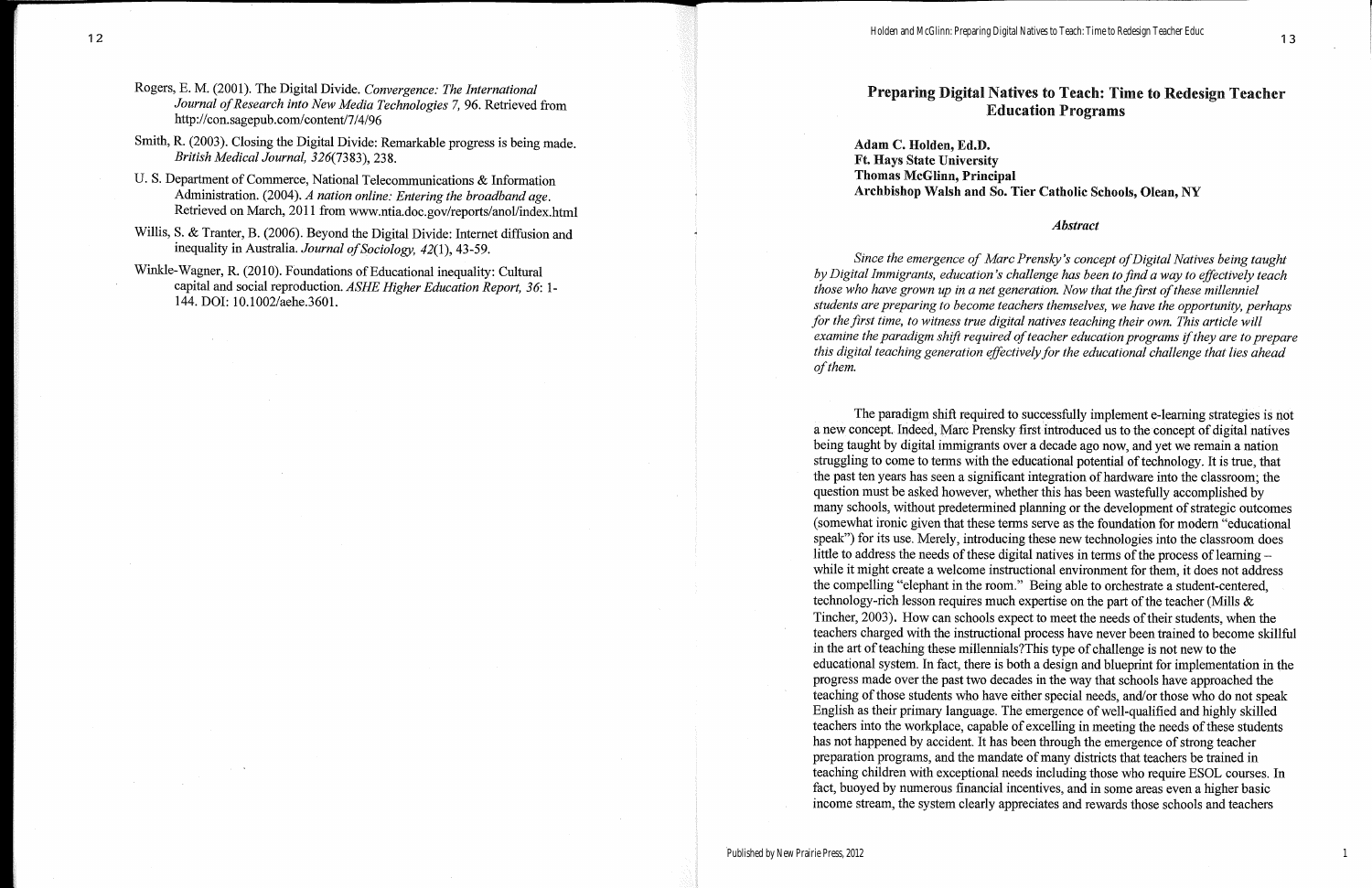income stream, the system clearly appreciates and rewards those schools and teachers who have taken the time to qualify themselves in overcoming the challenges of academic diversity. It is impossible to find a successful teacher education program today that do not have significant requirements for future teachers in the areas of special education, ESOL, and even cultural diversity.

The problem is not one of capability therefore, but perception. The system (rightfully) believes that students who are gifted, blind, have a speech impediment, etc. deserve a teacher who has the specific skills to meet these students' educational needs. Moreover, the entire system is based upon the premise that all students deserve a free and appropriate education in the least restrictive environment. Those who govern education have spent, quite literally, billions of dollars, and decades of litigation (again rightly). protecting the rights of marginalized students whether they are of a different color, gender, faith, et al, to receive the best education available to them. While most would agree that there are several areas where there is still a long way to go, there can be little doubt as to the effort put forth in an attempt to overcome the problems.

The same cannot be said however, for a generation of students who have emerged in the digital age. Even though, they are as culturally diverse as many other 'identified' groups, and the majority of teachers readily admit to being removed from their students' digital reality, they are rarely seen as a culturally diverse group that deserve the same focus as other potentially marginalized groups. In truth, there are now more digital natives whose needs are misunderstood by the education system than there are students who have other exceptional needs. It is time for schools to recognize the existence of this rapidly growing group of students, and to invest time, energy, and resources in meeting their needs. It is difficult to see how we can genuinely ensure that no child gets left behind until we do

Such a call to action is timely for a number of reasons, but none more so than the fact that the system is now poised, for the first time, to graduate teachers who are digitally native themselves. This newest cohort of educators to hit the interview trail share most of the personal characteristics of the students that they have been trained to teach; and they are as tech savvy as the best of them. The new generation of teacher is totally comfortable when completely immersed in technology, and genuinely understands the mindset and skills that their classes possess. Not only do they embrace social networks, online communication, and gathering information from web 2.0 tools, but they genuinely buy into the premise that Learning 2.0 approaches enable Education and Training organizations to offer more personalized learning opportunities that are tailored to their learners' individual needs and preferences (Redecker, Ala-Mutka, Bacigalupo, Ferrari, & Punie, 2009). We have reached a watershed; there is no better time to turn attention to meeting the digital needs of students than now, and yet evidence of such an approach in teacher education programs is sparse.

With the abundance of information regarding the specific characteristics of millennial students available today, it would seem logical that, at the very least, the elective portion of teacher education courses would offer options that speak to the skills necessary for excellent teacher preparation in the 21st century. Classroom technology has increased exponentially over the past decade and in order for new teachers to thrive in the classroom they must be immersed in teacher education programs that train them in the use of modern educational practice, and that have already gone through the paradigm shift that schools are struggling with. No amount of technology in classrooms can be effective unless those who are using it are totally comfortable with the pedagogical approaches to learning through technology, as well as the skills required to genuinely master its use. It is critical that the institutions that prepare teachers take positive strides to put themselves ahead of the learning curve - that they take the initiative to redesign their programs to address the modern requirements of education. It is inconceivable to put a student teacher into a classroom without more than a basic competence in Mathematics or Language Arts, even if these subjects are not their area of focus, and yet we regularly graduate teachers who have never been taught to plan and execute lessons integrating even the most basic technology.

Teacher education programs must change the default premise of new teachers when it comes to planning the learning process. Millennials prefer to collaborate and work in groups than alone. For more than a decade now, research has suggested that to be isolated from others is unthinkable for this group, yet many of our current teaching techniques still expect them to disconnect from their friends and technology and listen to lecture or work independently. (Frand 2000) Good schools must begin to integrate collaborative teaching methodologies as a core part of the curriculum design, as well as developing skills for teacher collaboration. New 'Millennial' teachers thrive in environments where they can plan together, openly share lesson plans and classroom activities. They must be taught to use their social networking skills to develop their craft to its fullest potential where they can maximize their natural tendency to collaborate. Courses need to be redesigned based upon a foundation of educational collaboration, rethinking the traditional notion of individual assignments and assessments. Rather than preparing teachers to be masters of 'textbook' and 'multiple choice' style learning, programs must prepare teachers to work in an educational environment that fosters digital media presentations and collaborative team activities. Schools cannot continue to teach in an educational world based upon educational isolation.

The classroom can be a challenging place to manage at the best of times, and teachers must have advanced communication skills in order to help millennial students become independent learners who are willing to accept responsibility for their learning. Tomorrow's teachers must understand that parent communication needs to be managed in ways that it rarely did a decade ago and teacher-training programs need to equip student teachers with the tools to be able to cope. The use of learning communities that actively involve students and parents has never been more pertinent, and establishing social networks that surround the classroom and learning environment is fast becoming a critical component of a good teachers' tool kit. These virtual learning communities clearly must be developed to ensure both safe and appropriate communications, but even the latest change in FCC regulation declares, "While some individual social media pages might contain harmful content, social media sites such as Facebook "do not ... fall into one of the categories that schools and libraries must block. Bottom line: Today's students

 $\overline{2}$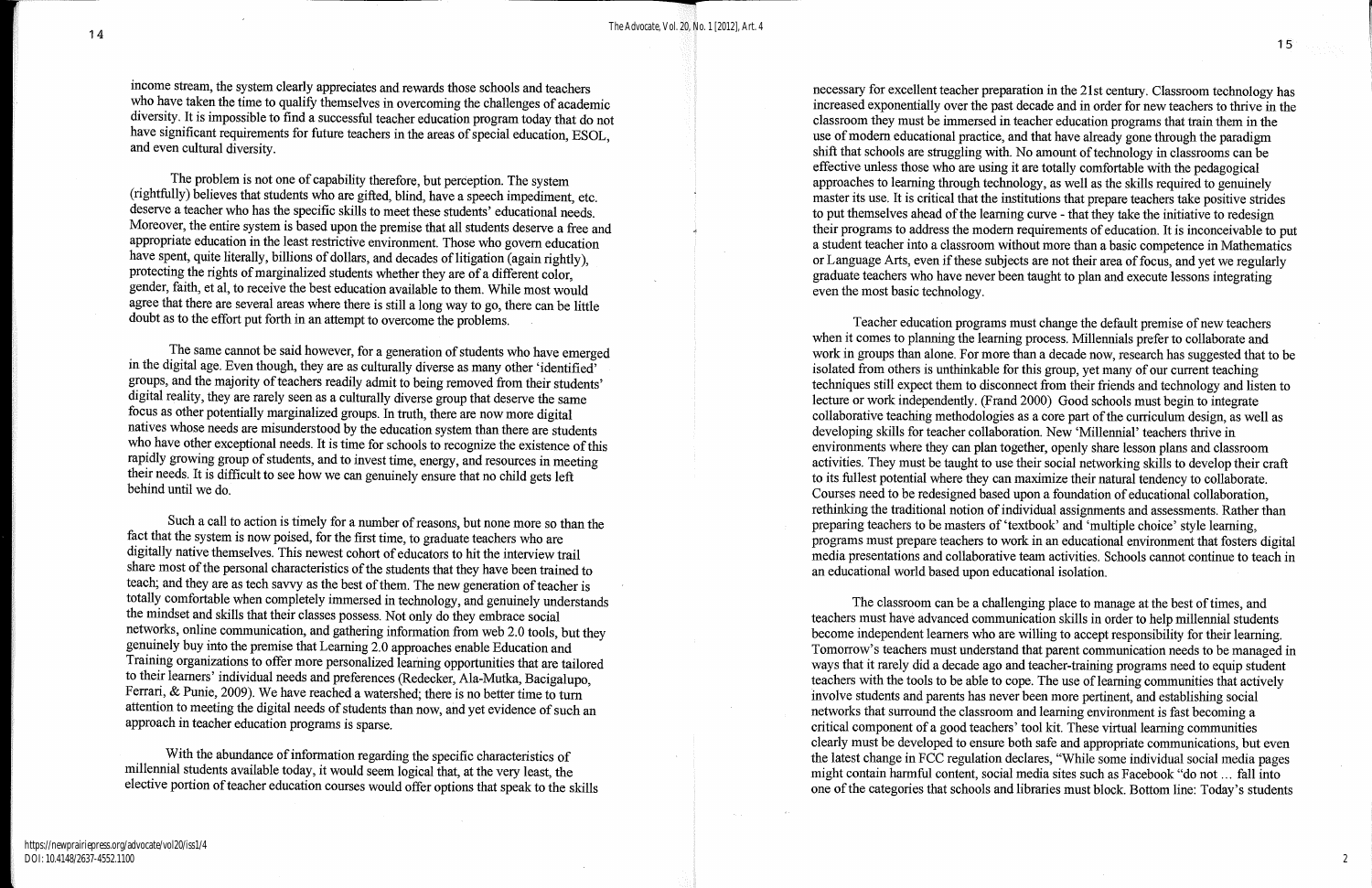$\mathcal{K}^{\mathcal{L}}_{\mathcal{L},\mathcal{L},\mathcal{L}}$ 

"live" online – and increasing demand for technology in schools requires a smooth transition to the modern era" (Knight, 2011).

Perhaps the most important shift, however, is the need to develop courses that allow for student teachers to master the total integration of technology into the learning process. They must be taught to use the technology that they use on a daily basis as one of the most powerful and effective teaching tools available to them in the classroom. Research indicates that while 96% of youth in the 9 to 17-year old age range are using social networking, 60% of those are using it to "talk about education topics, and more than 50% use it to talk about specific schoolwork" (Klopfer, Osterweil, Groff, Haas, n.d.). These are startling statistics, and demonstrate the enormity of the technological potential - and this is just in the area of social networking. Students, en masse, and at all ages of middle and high school are already choosing to learn in this virtual social environment, and demonstrating significant intrinsic motivation to do so. When was the last time that 60% of the students in any given school were discussing educational issues without being mandated to do so? It is time for student teachers to enter schools having already mastered teaching using a Smartboard (or some variation thereof), who are well versed in the use of just a handful of the thousands of software tools available to them both in and out of the classroom, and who know how to deliver, assess, and differentiate, excellent lessons using a technological platform.

If our teacher education programs do not lead the way in redesigning the preparation of teachers for the future, then it will not matter if they have a Millennial mindset or not. Should we continue to prepare them to teach for an educational world that is removed from 21st century reality, in environments that are devoid of their natural technological habitats, then we must expect the same results that we are witnessing all too frequently today. Teachers who are ill-prepared to teach in a modern, fighting their natural technological instincts, and struggling to control and anesthetize disengaged classrooms of students.

Arafeh, S., Levin, D., Raine, L. & Lenhart, A. (2002). The digital disconnect: The widening gap between Internet savvy students and their schools. Pew Internet  $\&$ American Life Project.

Learners and

Jukes, I. (2008) Understanding Digital Kids (DK's) Teaching and Learning in the New Digital Landscape. The InfoSavvy Group. Retrieved from http://www.hmleague.org/Digital%20Kids.pdf.html

Klopfer, E., Osterweil, S., Groff, J., & Haas, J. (n.d.). Using the Technology of Today in the Classroom Today. The Educational Arcade. Retrieved November 3, 2011, from http://education.mit.edu/papers/GamesSimsSocNets EdArcade.pdf

Knight, C (2011) "FCC clarifies E-Rate rules: 6 need-to-know steps. Retrieved from http://educationtechnews.com/fcc-clarifies-e-rate-rules-6-need-to-know-steps/

Laat, Maarten de (2007) "Networked learning" Retrieved from http://telearn.noekaleidoscope.org/warehouse/De Laat 2006.pdf.html

McGlynn, A. P. (2005). Teaching millennials, our newest cultural cohort. Education Digest, 71, 12-16.

McLester, Susan (2007). "Technology Literacy and the MySpace Generation: They're Not Asking Permission", Technology & Learning, 27 (2007), 16-22.

NMC and Educause (2008). "The Horizon Report, 2008". A collaboration between the New Media Consortium and the EDUCAUSE Learning Initiative, an EDUCAUSE Program. http://www.nmc.org/pdf/2008-Horizon-Report.pdf.html

e-books, 2005.

OECD (2008). New Millennium Learners. Initial findings on the effect of digital technologies on school-age learners. Retrieved from http://www.oecd.org/dataoecd/39/51/40554230.pdf.html

Prensky, M. (2001). Digital Natives, Digital Immigrants, On the Horizon MCB University Press, Vol. 9 No 5, October 2001.

#### References

Fischer, Gerhard and Masanori Sugimoto (2006). "Supporting Self-directed

Learning Communities with Sociotechnical Environments". Research and Practice in Technology Enhanced Learning1(1) (2006), 31–64. Retrieved from http://www.educause.edu/ir/library/pdf/pub7101.pdf.html

Oblinger, Diana G. and James L (2005). Educating the Net Generation. Educause